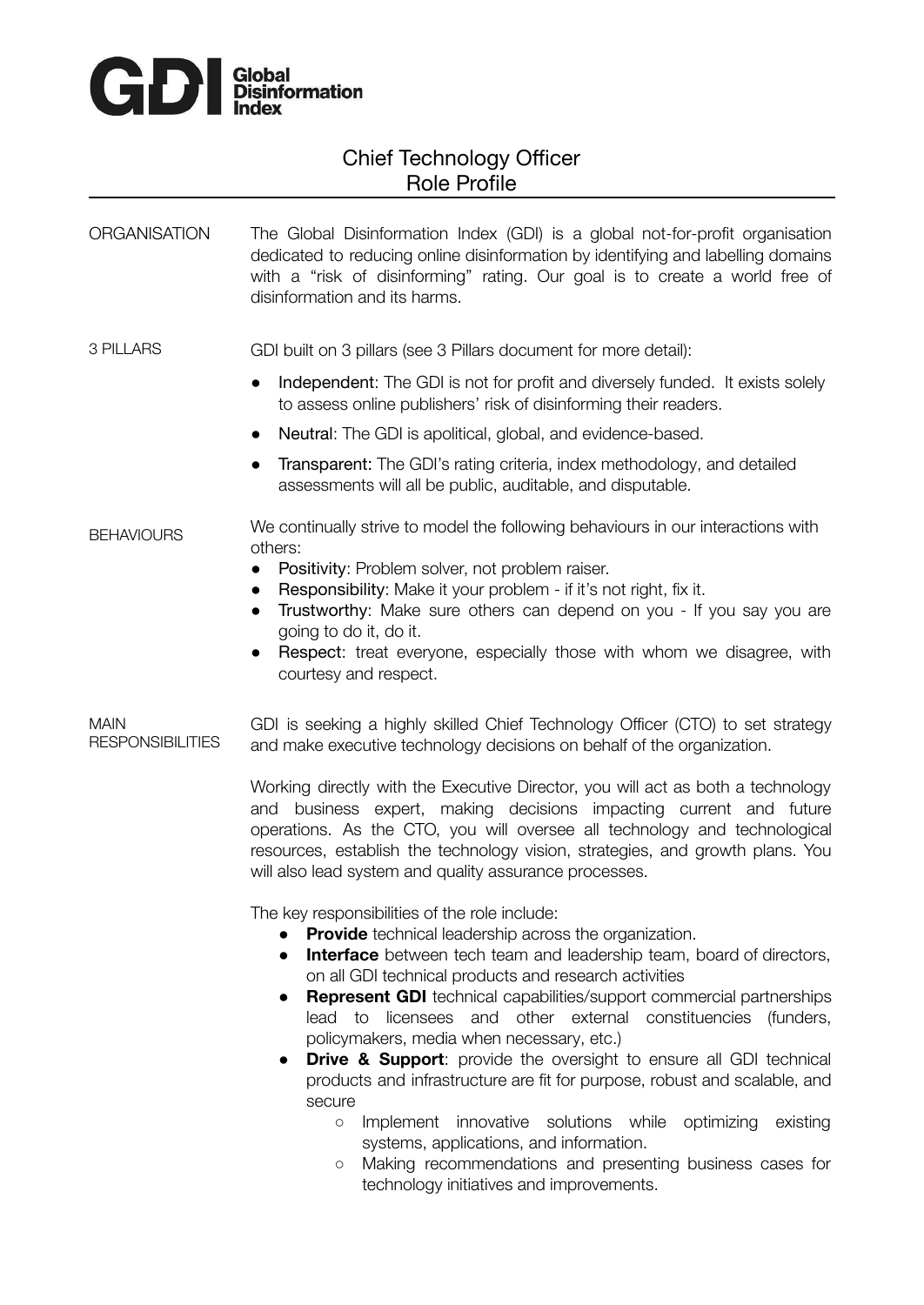

- Consulting on annual operating and capital budgets for purchasing, staffing and technology operations.
- **Manage** and develop all direct reports, provide final decision-making authority over technical products and teams
- **Support** fundraising applications by translating organisational deliverables into clear technical specifications with LoE estimates and resource requirements
- **Oversee** product and process management, including roadmap development and deconfliction, to ensure team has resources necessary to support organizational goals and deliverables
- **Innovate:** Drive tech strategy, new product and feature development to ensure GDI continues to find new ways to demonetise harmful online disinformation
- **Ensure** the implementation and enforcement of the highest technology standards.
- **Learn**: Stay apprised of latest tech developments in the space

**Products:** GDI builds well regarded products that:

- Accurately assess the risk of disinformation .
- Are developed in conjunction with ad tech partners to enable redirection of ad spend away from high risk sites.
- Demonstrably reduce ad funding to disinforming sites in a way that can be quantified.
- Combine the relative strengths of human and artificial intelligence.
- Can be commercially licensed to provide enduring revenue to support the work of the GDI.

**Team**: Act as a role model of the "GDI Behaviours" for the technology and intelligence team at all times (Positivity, Responsibility, Trustworthy, Respect)

- Oversee the Data Science, Engineers, DevOps and Product functions.
- Maintain an active recruiting pipeline, ensuring all hires match job descriptions identified.

### EXPERIENCE AND QUALIFICATIONS

## **Essential**

- 5+ years of experience in a technical position collaborating with teams of data scientists, engineers and product managers.
- Leadership roles demonstrating a track record of technology innovation, design, development, and implementation.
- Experience in organizational management with process improvement successes, strong financial acumen, and keen insights regarding technology and business trends.
- Demonstrated experience building complex models and systems.
- Strong management, planning and delivery skills.
- Technical fluency in python, system administration, data science tools, and cloud platforms
- Excellent presentation, writing, and research skills.
- Skills to operate effectively in a fast-paced, complex business environment.